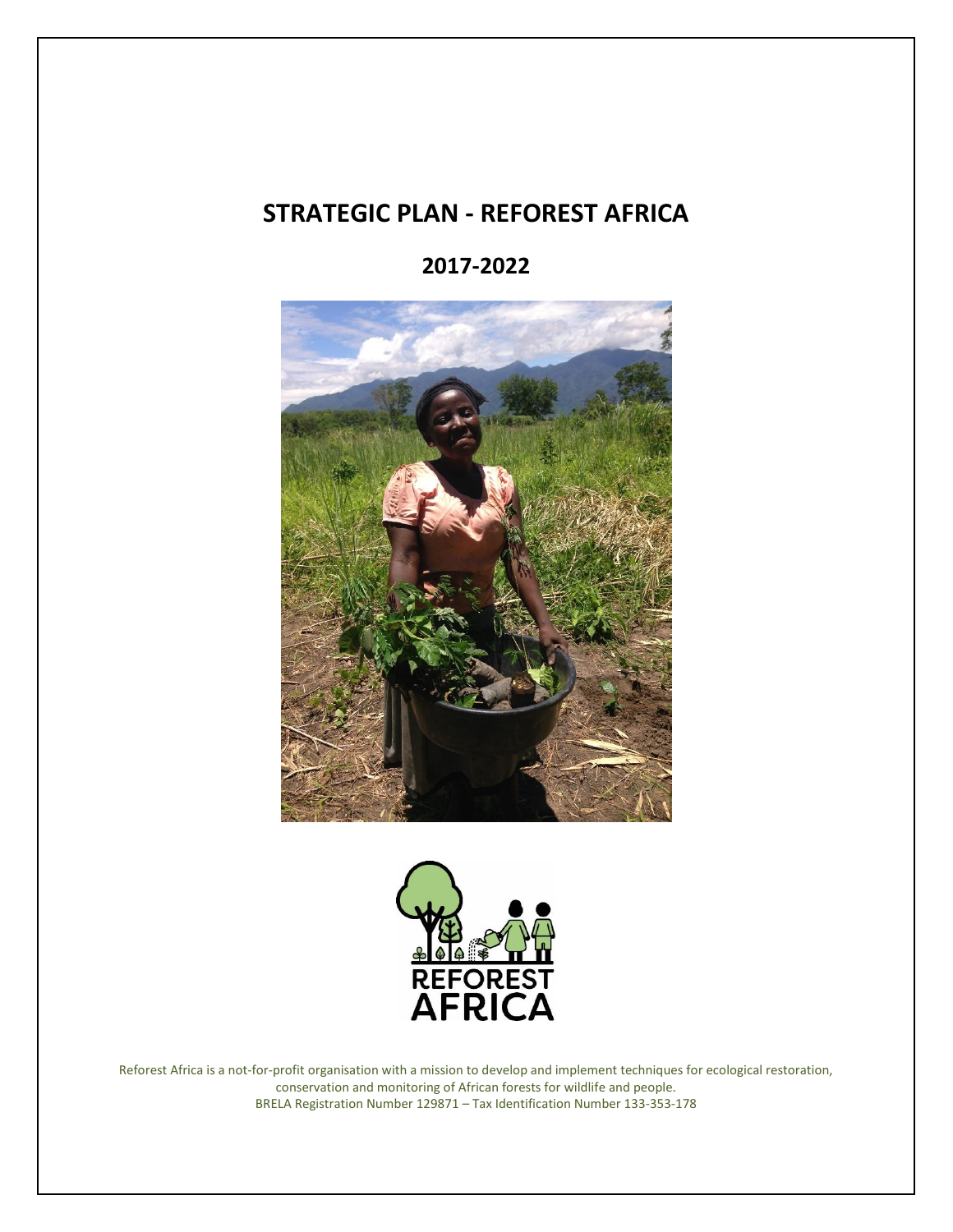## **Strategic Plan for Reforest Africa 2017-2022**

**Vision:** Native forests recovering across Africa

**Mission:** To develop and implement techniques for ecological restoration, conservation and monitoring of African forests for wildlife and people

## **Goals:**

By 2022, we intend to have facilitated measurable improvement in:

- (1) the restoration and connectivity of native forest ecosystems, for the benefit of biodiversity and climate change adaptation;
- (2) socio-economic development and empowerment associated with forests, for the benefit of people;
- (3) government action for forest conservation management, for the benefit of both wildlife and people.

**SMART Objectives:** (adapted and refined from less time-bound "objectives" in the Reforest Africa Memorandum and Articles of Association – synthesised below as "General Objectives")

To achieve our four goals by 2022, we have the following Specific, Measurable, Achievable, Relevant and Time-specific objectives:

- (1) Development and implementation of an innovative method for Forest Landscape Restoration planning that accounts for cost, biodiversity, human wellbeing and climate change;
- (2) Improvement of knowledge regarding four different methods for restoring native forests;
- (3) Development / documentation of seed germination methods for at least 100 native species;
- (4) Implementation of at least one successful scheme for improvement in human wellbeing directly associated with native forest;
- (5) Development of formal, signed partnership with national and regional Government;
- (6) Securement of legally-binding Government support for improved forest management;
- (7) Facilitation of Government forest management activities such that they are more frequent and successful;
- (8) Expansion of current work to at least one new location within Tanzania;
- (9) Develop a strategy for expansion of the work to other parts of Africa;
- (10) Successful facilitation of similar work by other organisations such that our impact extends beyond our own boundaries;
- (11) Development of formally registered international infrastructure to assist collaboration and fundraising;
- (12) Progressively increasing communication of our work through publicly available media.

## **General Objectives:**

- (a) To improve the long-term conservation of biodiversity and ecosystem health for the benefit of wildlife, people and global resilience to environmental change
- (b) To develop, improve and implement holistic methods for planning, executing and monitoring biodiversity and ecosystem conservation
- (c) To improve the quality and connectivity of native forest and woodland ecosystems through scientifically-validated and livelihood-sensitive procedures